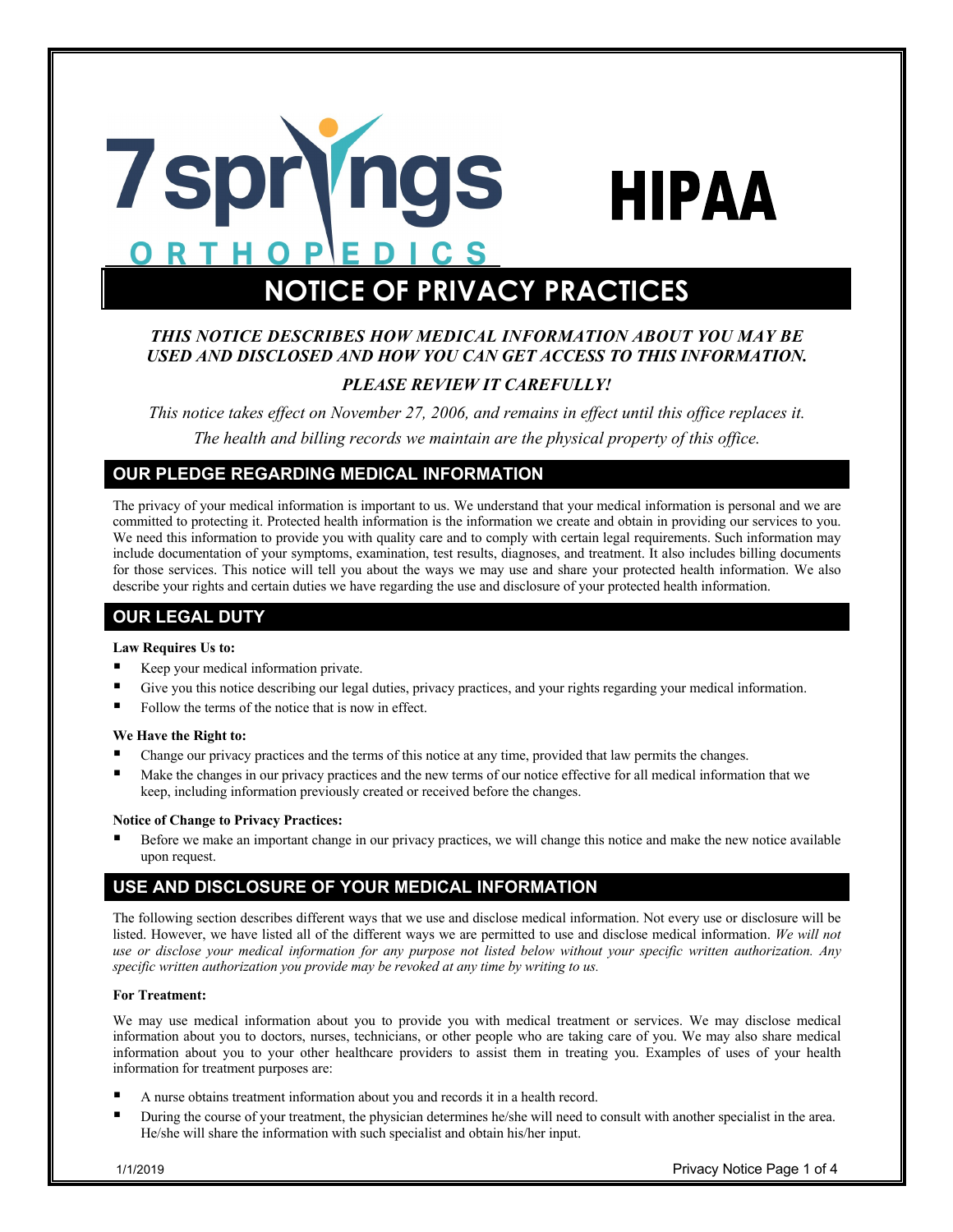#### **For Payment:**

We may use and disclose your medical information for payment purposes. An example of use of your health information for payment purposes is:

We submit requests for payment to your health insurance company. The health insurance company, or business associate helping us obtain payment, requests information from us regarding your medical care given. We will provide information to them about you and the care given.

#### **For Healthcare Operations:**

We may use and disclose your medical information for our healthcare operations. This might include measuring and improving quality, evaluating the performance of employees, conducting training programs, and getting the certificates, licenses, and credentials we need to serve you. An example of the use of your information for health care operations is:

We may obtain services from business associates such as quality assessment, quality improvement, outcome evaluation, protocol and clinical guidelines development, training programs, credentialing, medical review, legal services, and insurance. We will share information about you with such business associates as necessary to obtain these services.

### *Additional Uses and Disclosures*

In addition to using and disclosing your medical information for treatment, payment, and health care operations, we may use and disclose medical information for the following purposes.

#### **Patient Contact**

We may contact you to provide you with appointment reminders, with information about treatment alternatives, or with information about other health-related benefits and services that may be of interest to you.

#### **Notification**

Unless you object, we may use or disclose your protected health information to notify, or assist in notifying, a family member, your personal representative, or other person responsible for your care. We will share information about your location, general condition, or death. If you are present, we will get your permission, if possible, before we share, or give you the opportunity to refuse permission. In case of emergency, and if you are not able to give or refuse permission, we will share only the health information that is directly necessary for your health care, according to our professional judgment. We will also use our professional judgment to make decisions in your best interest about allowing someone to pick up medicine, medical supplies, x-rays, or medical information for you.

#### **Communication with Family**

Using our best judgment, we may disclose to a family member, other relative, close personal friend (as specified), or any other person you identify, health information relevant to that person's involvement in your care or in payment for such care if you do not object or in an emergency.

#### **Controlling Disease**

As required by law, we may disclose your protected health information to public health or legal authorities charged with preventing or controlling disease, injury, or disability.

#### **Child Abuse & Neglect**

We may disclose protected health information to public authorities as allowed by law to report child abuse or neglect.

#### **Food and Drug Administration (FDA)**

We may disclose to the FDA your protected health information relating to adverse events with respect to food, supplements, products and product defects, or post-marketing surveillance information to enable product recalls, repairs, or replacements.

#### **Victims of Abuse, Neglect, or Domestic Violence**

We may disclose protected health information to appropriate authorities if we reasonably believe that you are a possible victim of abuse, neglect, or domestic violence or the possible victim of other crimes. We may share your medical information if it is necessary to prevent a serious threat to your health or safety or the health or safety of others. We may share medical information, when necessary, to help law enforcement officials capture a person who has admitted to being part of a crime or has escaped from legal custody.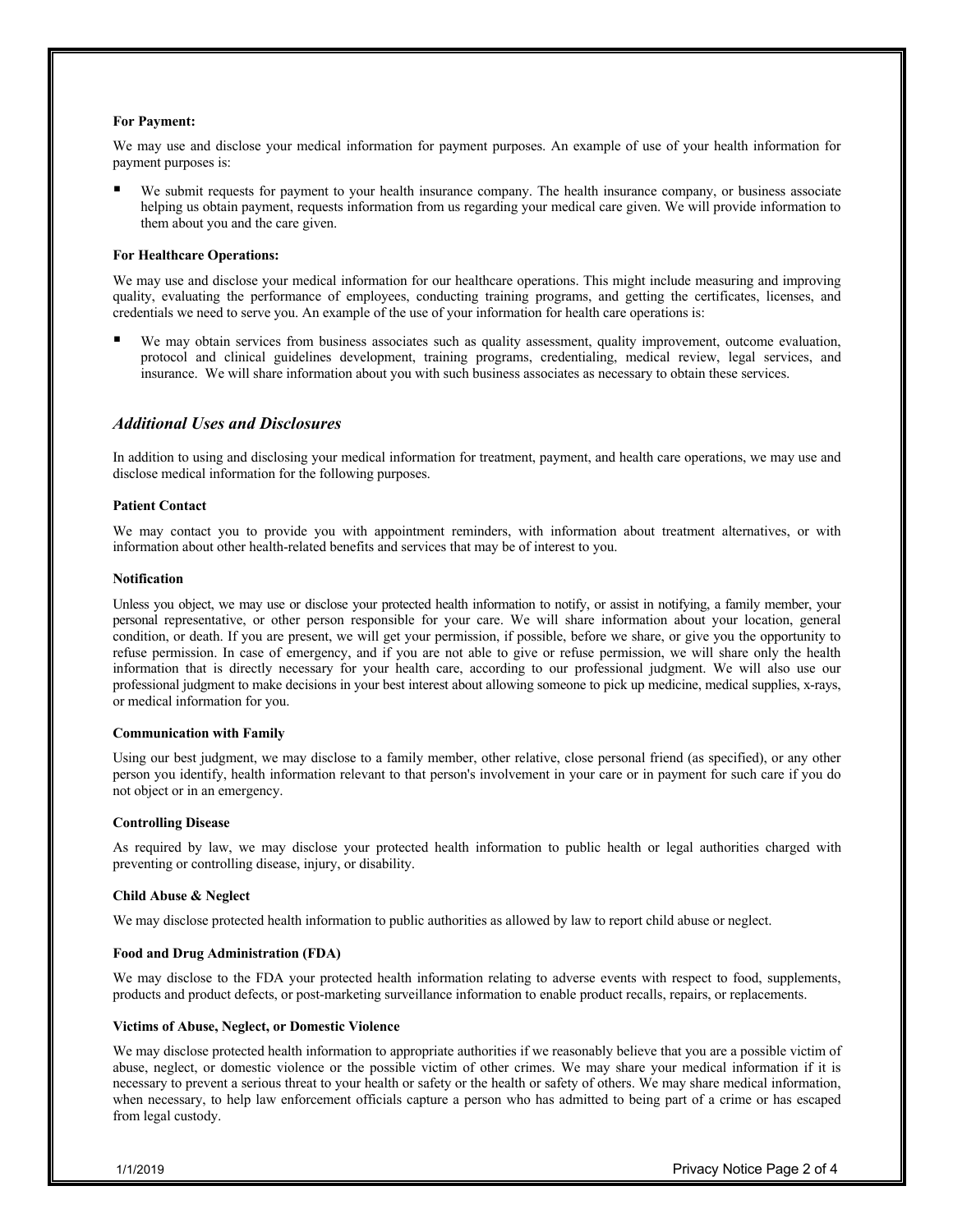#### **Health Oversight Activities**

We may disclose medical information to an agency providing health oversight for oversight activities authorized by law, including audits, civil, administrative, or criminal investigations or proceedings, inspections, licensure or disciplinary actions, or for similar reasons related to the administration of healthcare.

#### **Court Orders and Judicial and Administrative Proceedings**

We may disclose your medical information in response to a court or administrative order, subpoena, discovery request, or other lawful process, under certain circumstances. We may share limited information with a law enforcement official concerning the medical information of a suspect, fugitive, material witness, crime victim, or missing person. We may share the medical information of an inmate or other person in lawful custody with a law enforcement official or correctional institution under certain circumstances necessary for your health and for the health and safety of other individuals.

#### **Law Enforcement**

Under certain circumstances, we may disclose health information to law enforcement officials. These circumstances include reporting required by certain laws (such as the reporting of certain types of wounds or other physical injury), pursuant to certain subpoenas or court orders, reporting limited information concerning identification and location at the request of a law enforcement officials, reports regarding suspected victims of crimes at the request of a law enforcement official, reporting death, crimes on our premises, and crimes in emergencies.

#### **Coroners, Medical Examiners and Funeral Directors**

We may disclose your protected health information to funeral directors or coroners consistent with applicable law to allow them to carry out their duties.

#### **Organ Procurement Organizations**

Consistent with applicable law, we may disclose your protected health information to organ procurement organizations or other entities engaged in the procurement, banking, or transplantation of organs, eyes, or tissue for the purpose of donation and transplant.

#### **Research**

We may disclose information to researchers when their research has been approved by an institutional review board that has reviewed the research proposal and established protocols to ensure the privacy of your protected health information.

#### **Threat to Health and Safety**

To avert a serious threat to health or safety, we may disclose your protected health information consistent with applicable law to prevent or lessen a serious, imminent threat to the health or safety of a person or the public.

#### **For Specialized Government Functions**

We may disclose your protected health information for specialized government functions as authorized by law, such as to Armed Forces personnel, for national security purposes, or to public assistance program personnel.

#### **Workers' Compensation**

If you are seeking compensation through Workers' Compensation, we may disclose your protected health information to the extent necessary to comply with laws relating to Workers' Compensation.

#### **Disaster Relief**

Your protected health information may be used or disclosed to a public or private organization or person who can legally assist in disaster relief efforts.

### **Other Uses and Disclosures**

Other uses and disclosures, besides those identified in this Notice, will be made only as otherwise authorized by law or with your written authorization, which you may revoke at any time by delivering your written authorization to our office using the form we provide to you upon request. Revocation of your authorization will only apply to the extent that we have not already taken action in reliance on the authorization.

#### **Website**

This Notice will be maintained on our website, www.sevenspringsortho.com.